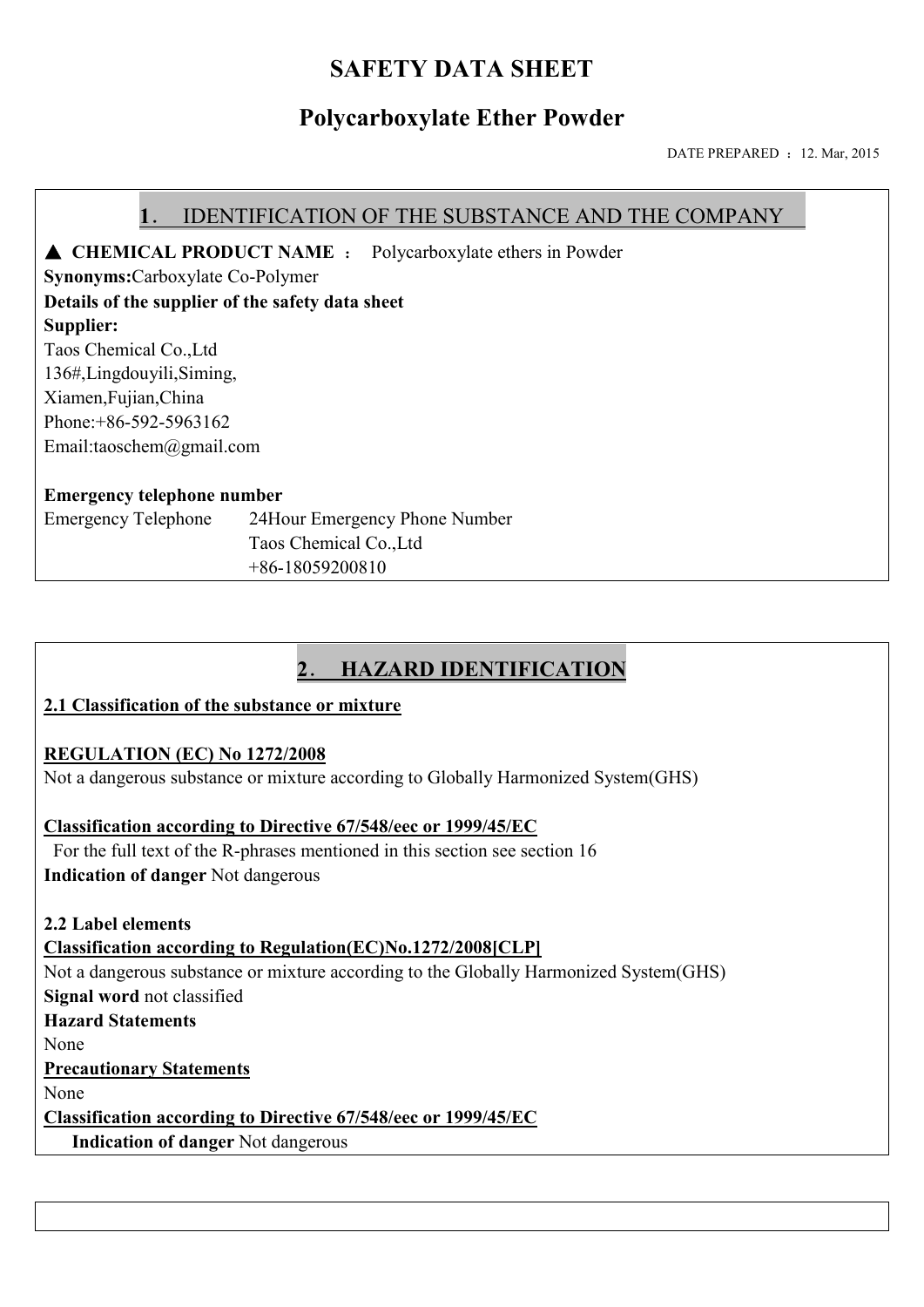### $\triangle$  CLASS NAME OF HAZARDOUS CHEMICALS :

Not applicable.

#### ▲ PHYSICAL AND CHEMICAL HAZARDS:

Not flammable except for drying up.

▲ ADVERSE HUMAN HEALTH EFFECTS:

This substance is believed to present hazard if swallowed.

May cause skin and eye irritation.

### A ENVIRONMENTAL EFFECTS:

Do not release into environment directly, purify the waste water first.

|  |  | <b>COMPOSITION/INFORMATION ON INGREDIENTS</b> |  |
|--|--|-----------------------------------------------|--|
|--|--|-----------------------------------------------|--|

|                                  | (1)                    | (2)       |
|----------------------------------|------------------------|-----------|
| CHEMICAL NAME :                  | Carboxylate Co-Polymer | Water     |
| CAS REGISTRY NUMBER :            |                        | 7732-18-5 |
| INGREDIENTS & COMPOSION : $97\%$ |                        | 3%        |

## **4**. **FIRST-AID MEASURES**

### ▲ EYE CONTACT:

First rinse with plenty of water for at least 10 minutes (remove contact lenses if easily possible),and then consult physician if irritation persists.

### ▲ SKIN CONTACT:

Take off the contaminated clothes immediately, wash with soap and water. Consult physician if irritation develops.

### ▲ INHALATION:

No hazard in normal industrial use.

▲ INGESTION:

Rinse mouth with water. Give the person one or two glasses of water and then consult physician.In extreme

emergency, induce the victim to vomiting under professional supervisions.

## **5**. **FIRE-FIGHTING MEASURES**

#### ▲ EXTINGUISHING MEDIA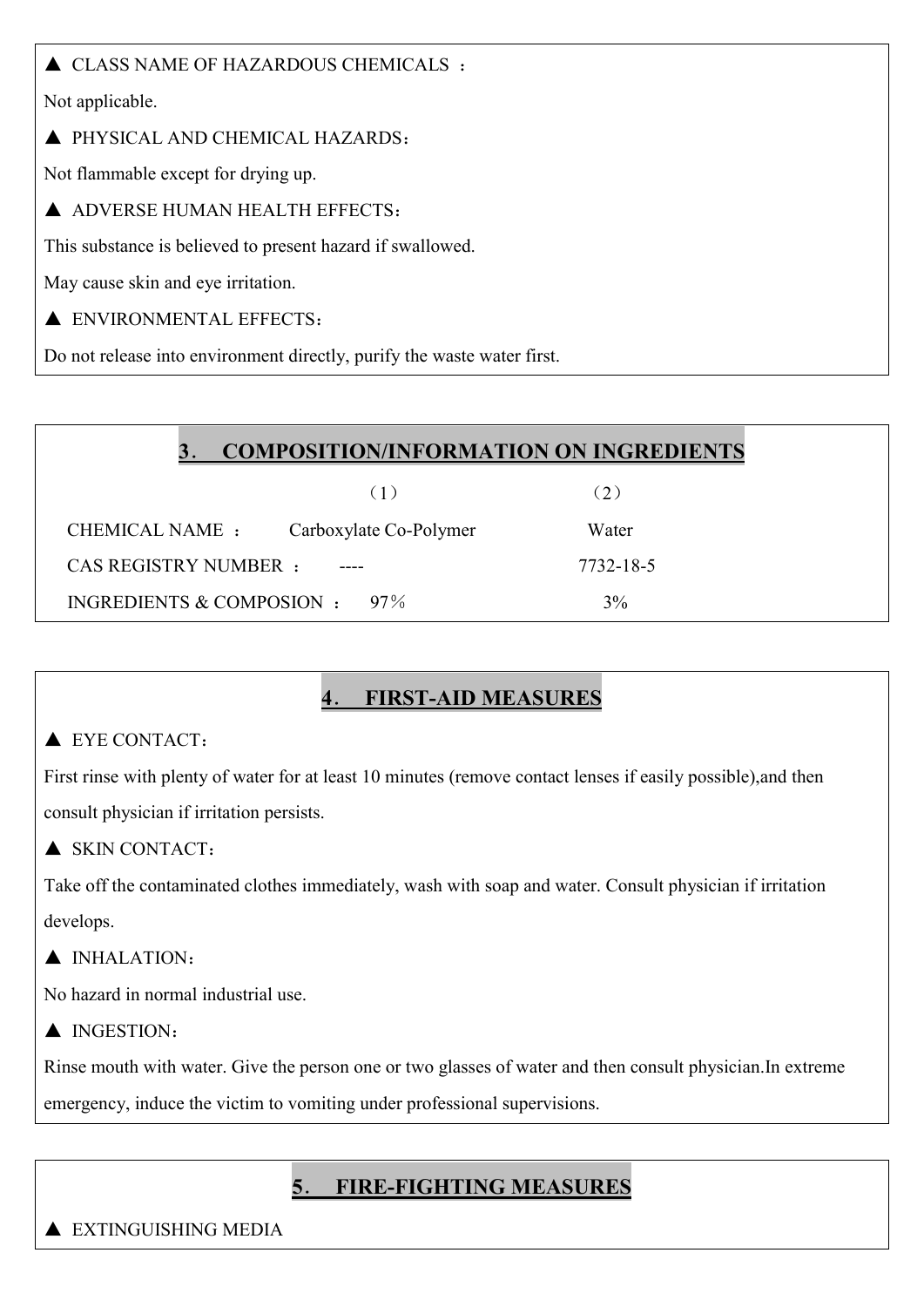Aqueous solution is not flammable.

### ▲ SPECIFIC HAZARDS WITH REGARD TO FIRE-FIGHTING MEASURES

In case of fire in the surroundings, evacuate the substances to a safe place. Fire may cause substances to decompose or burning.

# **6**. **ACCIDENTAL RELEASE MEASURES**

Evacuate no essential personnel.

Collect leaking and spilled liquid in sealable containers as far as possible and rinse

the residua and ground with plenty of water.

# **7**. **HANDLING & STORAGE**

### ▲ HANDLING:

Sealed the product in containers, do not rinse the product into sewers or drains. Avoid contact with eyes. Skin and clothing.

### $\triangle$  STORAGE.

Keep container closed when not in use. Do not store the product directly under sunlight.

# **8**. **EXPOSURE CONTROL/PERSONAL PROTECTION**

### $\triangle$  ENGINEERING MEASURES:

Ventilation must be adequacy.

### $\blacktriangle$  PERSONAL PROTECTIVE EQUIPMENT

Common rules: Do not eat, drink and smoke at working place. Avoid to long-time contact the

substance and breathe the dust of the substance. Change the contaminated clothing and wash it.

### √ RESPIRATION PROTECTION:

Necessary.

 $\sqrt{E}$  EYE PROTECION:

Face shields of safety goggle with side shields

### √ HAND, SKIN AND BODY PROTECTION:

Where contact is likely, wear rubber gloves, rubber boots

# **9**. **PHYSICAL & CHEMICAL PROPERTIES**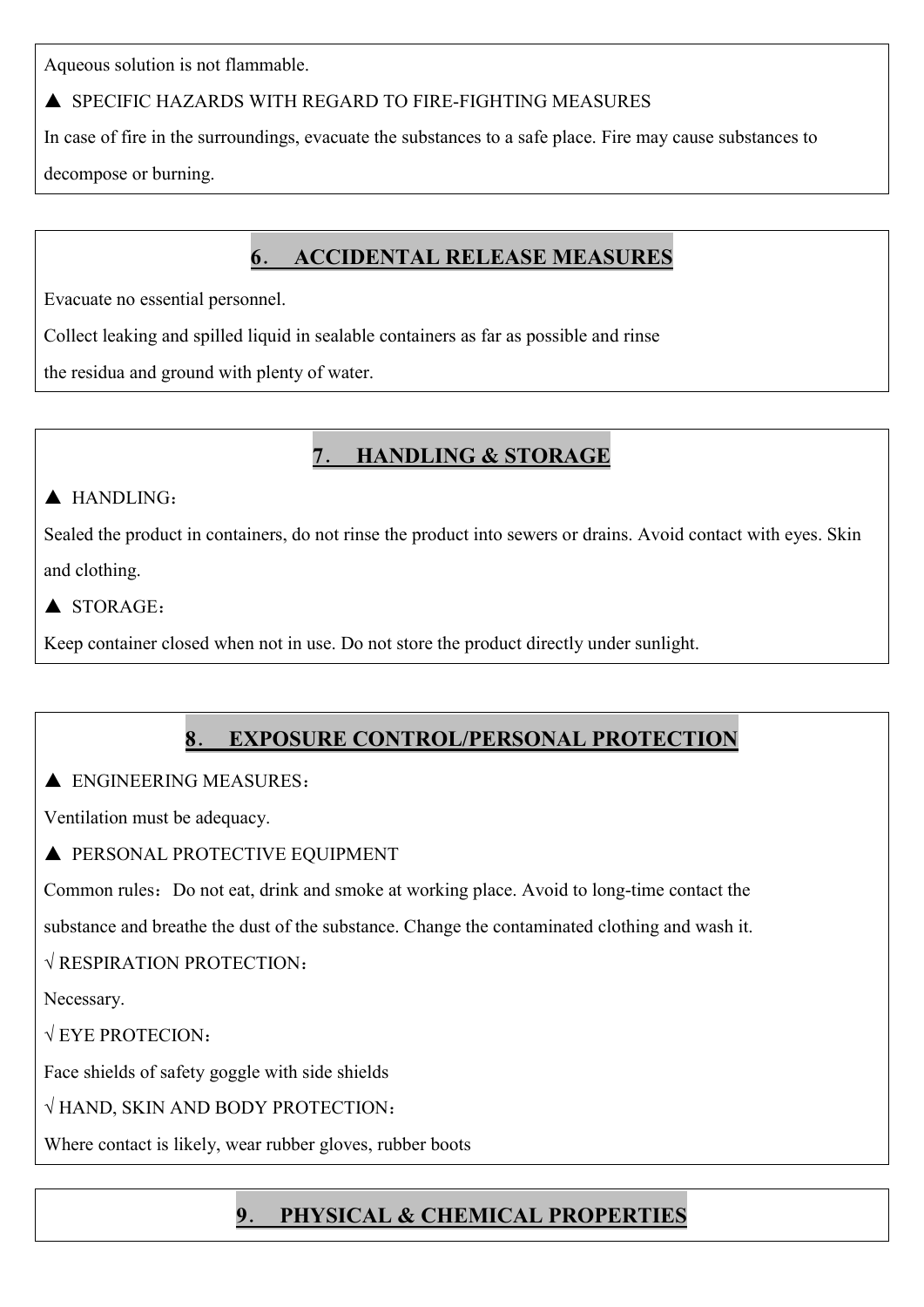| APPEARANCE: Pale Yellow Powder ODOR: Odorless                                            |                                    |  |  |
|------------------------------------------------------------------------------------------|------------------------------------|--|--|
| PH $(25^{\circ}\text{C})$ : 9.0 $\pm$ 0.5 (20% Solution) SOLUBILITY IN WATER : Very good |                                    |  |  |
| Bulk DENSITY (25°C) : 510 $\pm$ 10 g/ml BOILING POINT: Not determined                    |                                    |  |  |
| MELTING POINT $: > 280^{\circ}$ C                                                        | VISCOSITY: 11 mpa-S (20% Solution) |  |  |
| VAPOUR PRESSURE : Not determined                                                         |                                    |  |  |

## **10**. **STABILITY & REACTIVITY**

### $\triangle$  STORAGE:

Keep away from the heat, direct sunlight and fire.

▲ SUBSTANCE TO AVOID:

Strong oxidant.

▲ HAZARDOUS DECOMPOSITION PRODUCT:

This substance will not decompose hazardously。

### **11**.**TOXICOLOGICAL INFORMATION: Not belong to toxic substances.**

▲ CORROSIVE AND IRRITANT PROPERTIES:

Not belong to corrosives, may cause skin/eye irritation.

▲ ALLERGENIC AND SENSITIVE EFFECTS:

No relevant information found

▲ ACUTE AND CHRONIC TOXICITY:

No relevant information found

A EFFECTS ON THE REPRODUCTIVE SYSTEM:

No relevant information found

**A TERATOGENIC EFFECTS** 

No relevant information found

### **12**. **ECOLOGICAL INFORMATION: Not belong to radioactive material.**

BIODEGRADABILITY : No information

BIOACCUMULATION : No information

FISH TOXICITY : No information